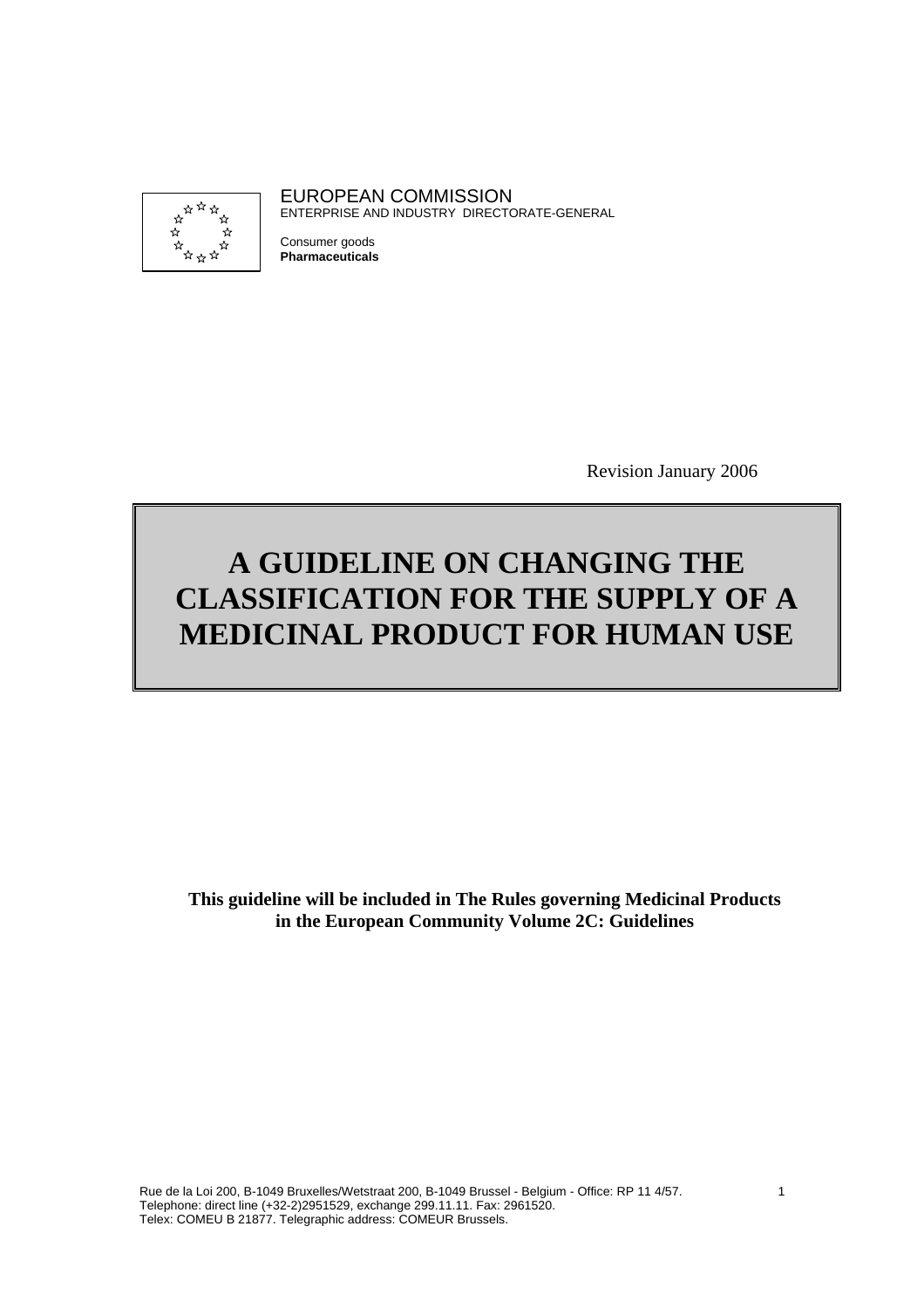# **Introduction**

In the update of the guideline a new part 3 and part 4 is included reflecting the provisions set out by Directive  $2001/83/EC^1$  as amended by Directive  $2004/27/EC$  and the requirements for Article 74a.

Part 1 and 2 of the guideline are unchanged except of the references to the new legislation. The necessary update for part 1 and part 2 in respect to the technical and scientific progress will be started within the coming year.

### **Legal framework**

Recital 32 of Directive 2001/83/EC refers to 'It is appropriate, as an initial step, to harmonise the basic principles applicable to the classification for the supply of medicinal products in the Community or in the Member States concerned, while taking as a starting point the principles already established on this subject by the Council of Europe as well as the work of harmonization completed within the framework of the United Nations, concerning narcotic and psychotic substances'.

Article 70 of Directive 2001/83/ECprovides two classifications for the supply of medicinal products for human use in the Community:-

- "medicinal products subject to medical prescription"
- "medicinal products not subject to medical prescription"

Article 71 provides the criteria for classifying a medicinal product as subject to medical prescription. Thus a medicinal product which meets these criteria is subject to a medical prescription and a medicinal product which does not meet these criteria is not subject to a medical prescription, as stated in Article 72.

Article 74a of Directive 2001/83/EC, introduced by Directive 2004/27/EC states that "Where a change of classification of a medicinal product has been authorised on the basis of significant preclinical tests or clinical trials, the competent authority shall not refer to the results of those tests or trials when examining an application by another applicant for or holder of marketing authorisation for a change of classification of the same substance for one year after the initial change was authorised."

This guideline does not address the subcategories of classifications which may be available for medicinal products not subject to a medical prescription at Member State level, such as: available in pharmacies only following initial medical diagnosis or available on general sale, as the case may be.

### **Purpose**

This guideline is for use by marketing authorisation holders applying to change the classification for supply of a medicinal product. The guideline applies to all marketing authorisation granted in the Community. It is also for use by competent authorities to facilitate harmonisation, within the

 $\overline{a}$  $1$  OJ L 331, 28.11.2001, p.67 Directive last amended by Directive 2004/27/EC, OJ L 136, 30.4.2004, p. 334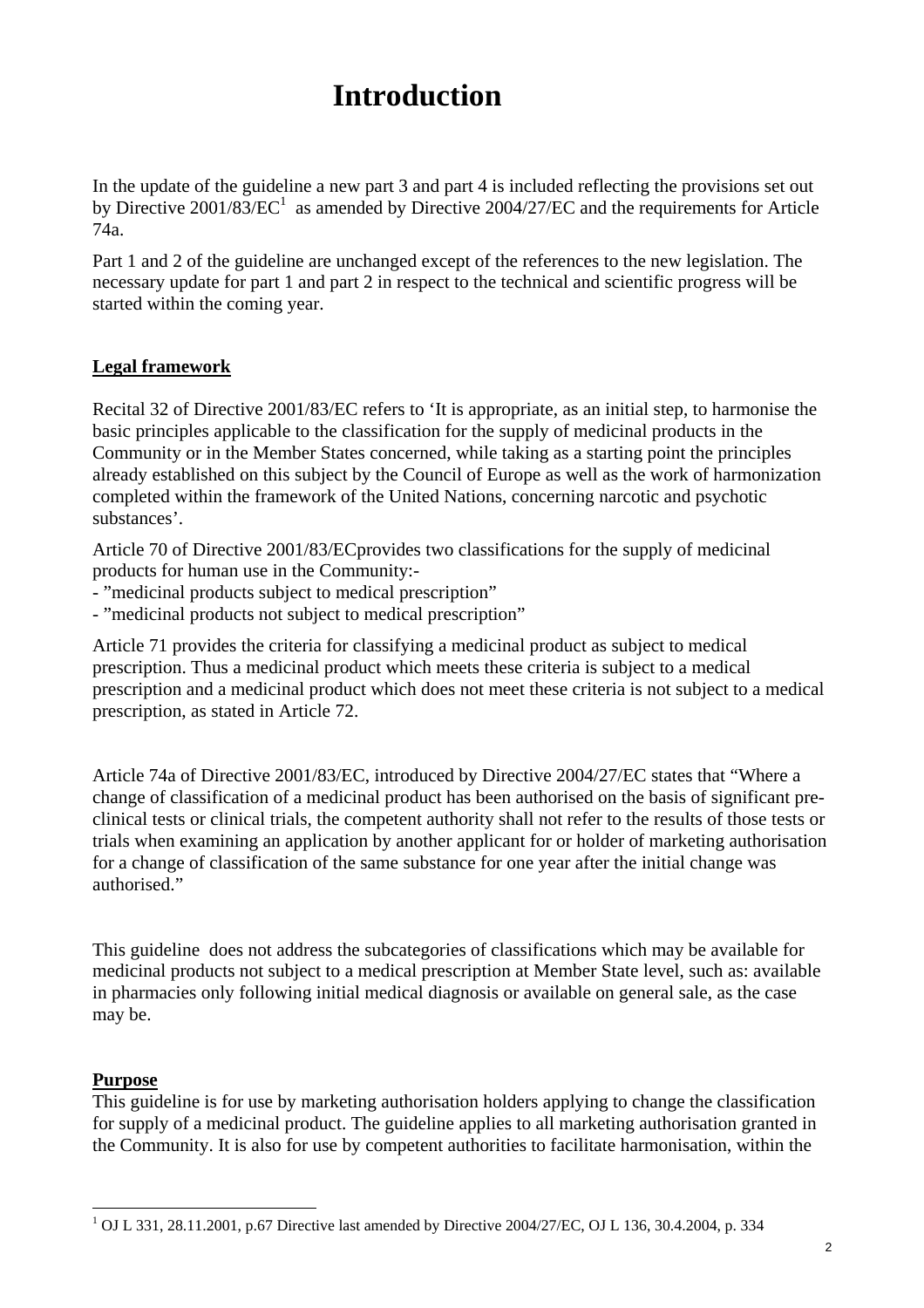Community, of medicinal products restricted to medical prescription and of medicinal products available without a medical prescription.

This guideline is divided into four parts:

- Part 1 concerns the criteria for classifying a medicinal product as subject to medical prescription or not.
- Part 2 outlines the data requirements for an application to change the classification for the supply of a medicinal product from subject to a medical prescription to not subject to a medical prescription.
- Part 3 outlines definition for the data exclusivity for data provided in a 'switch' application to describe the extent of data exclusivity in relation to significant pre-clinical tests or clinical trials according to Article 74a of Directive 2001/83/EC
- Part 4 outlines the principles and procedure to claim for one-year data exclusivity based on Article 74a of Directive 2001/83/C.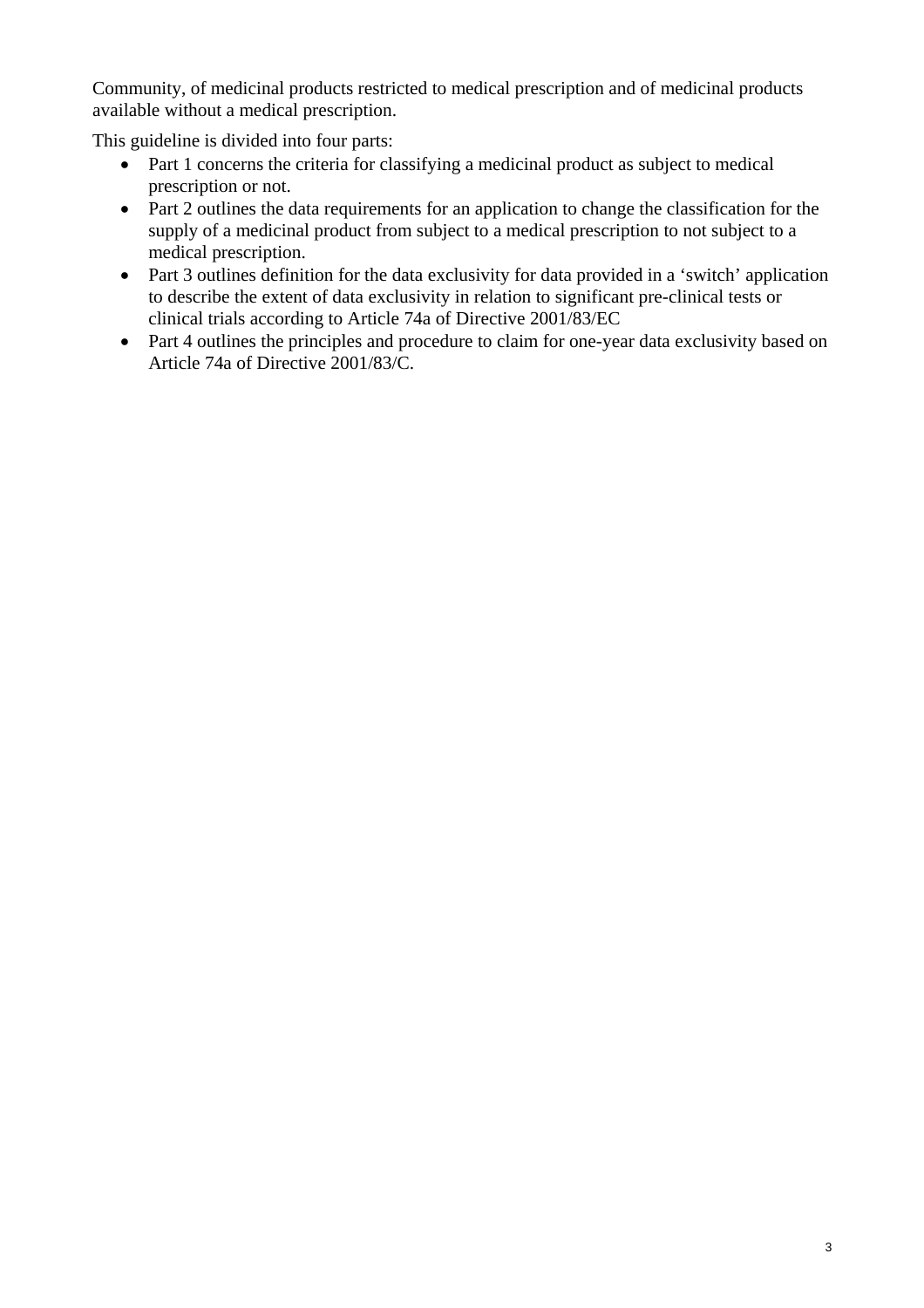# **Criteria for classifying a medicinal product as subject to a medical prescription or not and how to determine if a medicinal product does not meet these criteria and may therefore not be subject to a medical prescription**

### **1. First Criterion**

Medicinal products shall be subject to medical prescription when they are likely to present a danger either directly or indirectly, even when used correctly, if utilised without medical supervision.

In considering whether this criterion applies, the following factors should be addressed:

### *1.1 Direct danger/safety profile*

- (a) A direct danger, when the product is used correctly, (according to the patient information), encompasses toxicity, interactions and adverse reactions. A medicinal product not subject to a medical prescription should have:
	- -low general toxicity and no relevant reproductive toxicity, genotoxic or carcinogenic properties;
	- -low risk of serious type  $A^2$  adverse reactions in the general population.
	- -very low risk of serious type  $B^3$  reactions;
	- -no interactions with commonly used medicines which can produce serious adverse reactions, [see also  $1.5$  c) on page  $5$ ].
- (b) The criterion of danger can take account of the possibility of preventive action. For example, serious type A reactions can be acceptable if there is a clear identifiable risk group that can be excluded even in the absence of medical supervision.
- (c) The safety of a medicinal product is relative to that of the alternative treatment.

#### *1.2 Indirect danger/safety profile*

- (a) An example of indirect danger, even when the product is used correctly, that is to say used according to the patient information, would be where symptomatic treatment might mask/hide an underlying condition requiring medical attention and supervision. Use of the medicine might delay diagnosis and definitive treatment and jeopardise the chance of more successful therapy. Package leaflet and or label warnings may be necessary to prevent treatment from "masking" the development of a serious disorder. Therefore, such warnings should indicate a time limit beyond which, if symptoms persist, medical advice should be sought. Medicinal products not subject to a medical prescription should be approved primarily for short term treatment, e.g. when the possibility of "masking" could occur.
- (b) An indirect danger is also present if wider use of a medicinal product would increase the risk of resistance to the product, in particular in the general population, to such an extent that the usefulness of any medicinal product is likely to be compromised; or if the symptom is commonly the outward manifestation of a diverse range of underlying pathologies and where the patient cannot easily discern the underlying disease.

### *1.3 Self-assessment*

 $\overline{a}$ 

(a) It is important that the condition or symptoms, for which a medicinal product not subject to a medical prescription is indicated, can be correctly assessed by the patient and that the product

<sup>&</sup>lt;sup>2</sup> Type A: Those that result from exaggeration of a medicinal product's expected pharmacological actions when given in the usual therapeutic dose; normally dose-dependent.

 $3$  Type B: Those that represent a novel response not expected from known pharmacological action.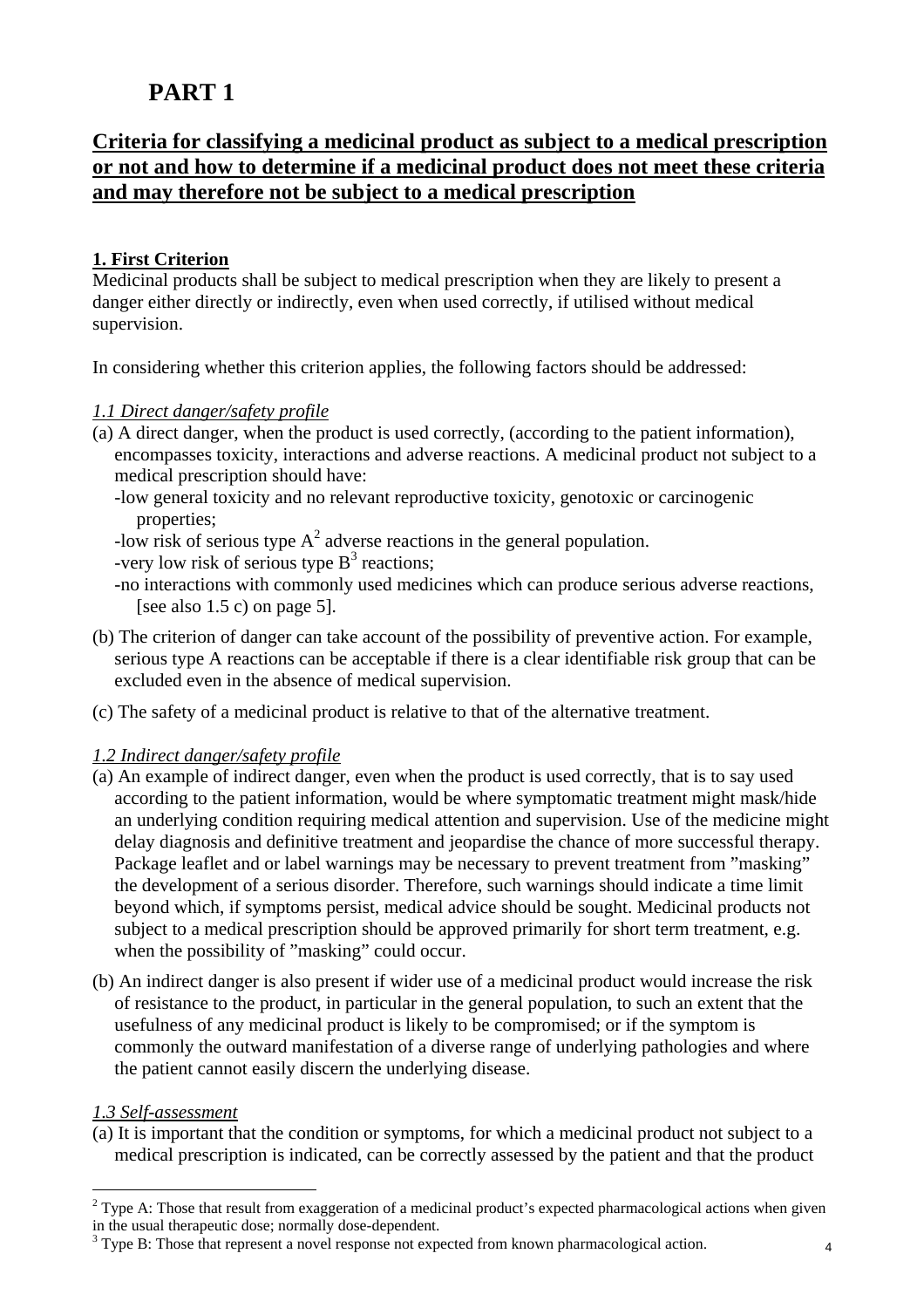can be used without medical supervision. This means that the patient should be capable of excluding conditions which could appear to be similar to the indications but unsuitable for treatment with the medicine in question.

Account may be taken of the availability of appropriate information sources that would assist the patient in achieving this, including written information or the advice of pharmacist and other health care professionals.

- (b) The natural course of the disease, the condition, the duration of symptoms and their reoccurrence and consequences due to this should be correctly self-assessable.
- (c) Contraindications, interactions, warnings and precautions should be those which can be understood by the consumer.

### *1.4 Risk and consequences of incorrect use*

- (a) A high incidence of conditions listed as contraindications, precautions or warnings, or a high rate of usage of interacting drugs in the population, in case of patients likely to use the medicine, may increase the incidence and risk of misuse; (see below, 1.5 *Patient information*).
- (b) It is important that the danger to health is small, if the patient uses the product where it is not indicated, uses it for a longer period than recommended**,** exceeds the recommended dose or fails to heed warnings or contraindications. Consideration of the consequences of misuse is an important component of the overall safety profile of the medicinal product which should be reflected in the label (as provided for in Article 54 g) and n) of Directive 2001/83/EC and/or the package leaflet.

#### *1.5 Patient information*

- (a) The way in which a medicinal product not subject to medical prescription is used is likely to differ from the way the same product was used when available only on prescription, even when the indications are the same or in the same therapeutic area. There is also the risk that the patient will consider the medicinal product not subject to a medical prescription as being less dangerous than when the same product is subject to a medical prescription. This should be taken into consideration.
- (b) The written information (package leaflet and label) must contribute effectively to safe and effective use of the medicine. The correct use of the medicine should be explained in the information. It is necessary to consider if the information is clear enough for the patients to use the medicine appropriately. This information should be sufficient so that it substitutes for the absence of medical supervision.
- (c) The written information supplied with the medicine, in addition to the supervision of the pharmacist when applicable, should be adequate to guard against a risk of using the product where it is contraindicated or unsafe. Contraindications, interactions, warnings and precautions need to be clearly described in layman's terms and prominently presented in the leaflet. See also the guideline on the readability of the label and package leaflet.
- (d) In order to minimise risk and maximise benefit, the leaflet and the label should describe the situations where the product should not be used, in at least as much detail and prominence as to when it may be used (see above, 1.4 Risk and consequences of incorrect use) and in accordance with the summary of product characteristics.

The patient is likely to need guidance on action to take if the medicine does not have the desired effect or cause an adverse effect. The product information (package leaflet and label) should in such cases recommend appropriate action e.g. consulting a doctor or a pharmacist within the time stated in the label/package leaflet.

### **2. Second Criterion**

Medicinal products shall be subject to medical prescription when they are frequently and to a very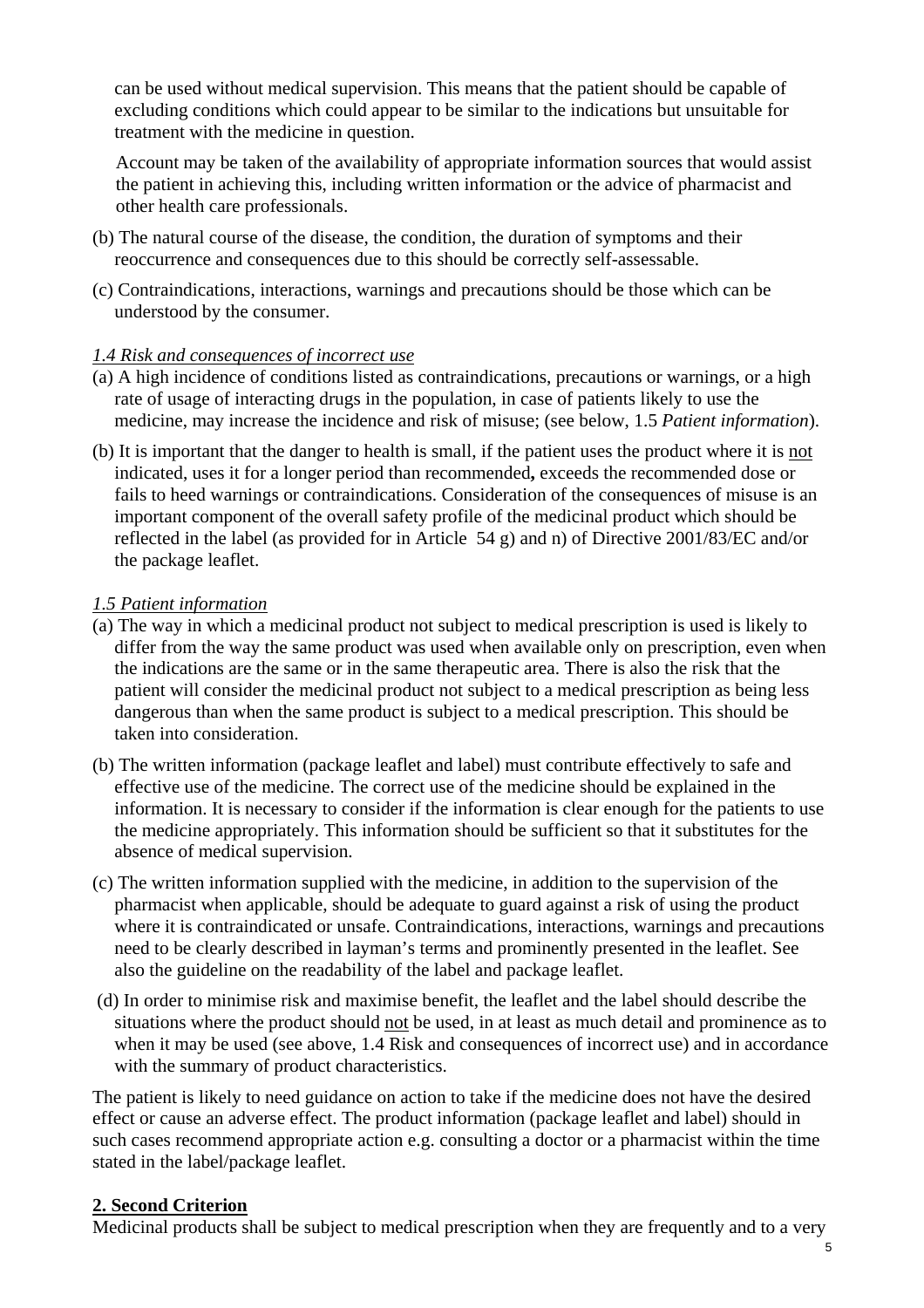wide extent used incorrectly, and as a result are likely to present a direct or indirect danger to human health.

In considering whether this criterion applies, the following factor should be addressed.

### *2.1 Known incorrect use*

Known incorrect use for products not subject to a medical prescription (e.g. used for the purpose of increasing the effects of alcohol), could lead to restrictions on the product or reclassification for supply subject to a medical prescription (see also **6. Other Considerations** on page 7). Under such circumstances, classifying the medicinal product as not subject to a medical prescription should not be considered.

### **3. Third Criterion**

Medicinal products shall be subject to medical prescription when they contain substances or preparations thereof the activity and/or side-effects of which require further investigation.

In considering whether this criterion applies, the following factors should be addressed.

### *3.1 Recent authorisation/limited experience*

- (a) Further investigation may be necessary when a medicinal product has only recently been granted a marketing authorisation or because of limited experience/use of the product e.g. low sales. Experience in other EU Member States and in other markets, which have sufficient post marketing surveillance, should be taken into consideration.
- (b) Even if clinical trial data are extensive and reassuring, it is important to have post-marketing experience in the general population, that is evidence of safety when the product is being used without the exclusion of certain groups of patients, which may be imposed by the design of clinical trials e.g. the elderly, children, certain racial or phenotypic groups and those having certain medical conditions. Products which have different safety or efficacy profiles in different racial or phenotypic groups may need special warnings.
- *3.2 New strength, dose, route of administration, indication, new age group or combination of substances.*
- (a) Further investigation is likely to be necessary when it is proposed that the medicinal product will be available without prescription in a new strength, at a new dose, using a new route of administration, new age group or for a new indication particularly when the indication has not previously been authorised for a medicinal product not subject to a medical prescription. A lower dose or a lower strength does not necessarily render further investigation necessary, but it is necessary to confirm that the reduced dose retains the efficacy.
- (b) Even though the safety profile of the medicinal product while it was subject to a medical prescription is relevant, a re-evaluation of the risk to benefit ratio is necessary. However, this may be difficult because the product will not have been widely available for the new indication or new dosage. It may, nevertheless, be possible to extrapolate from the safety of the existing prescription product. This is particularly true if there are few side-effects and/or when doses proposed for supply without a prescription are lower and the population is a sub-group of the patient group treated while the medicinal product was subject to medical prescription.
- (c) A medicinal product containing a combination of two active substances, which are available in two separate medicinal products, both of which are not subject to a medical prescription, would not automatically be classified for supply not subject to a medical prescription, but would be evaluated in line with the 'Guideline on Fixed-combination products' (Rules governing medicinal products Volume 3C).

## **4. Fourth Criterion**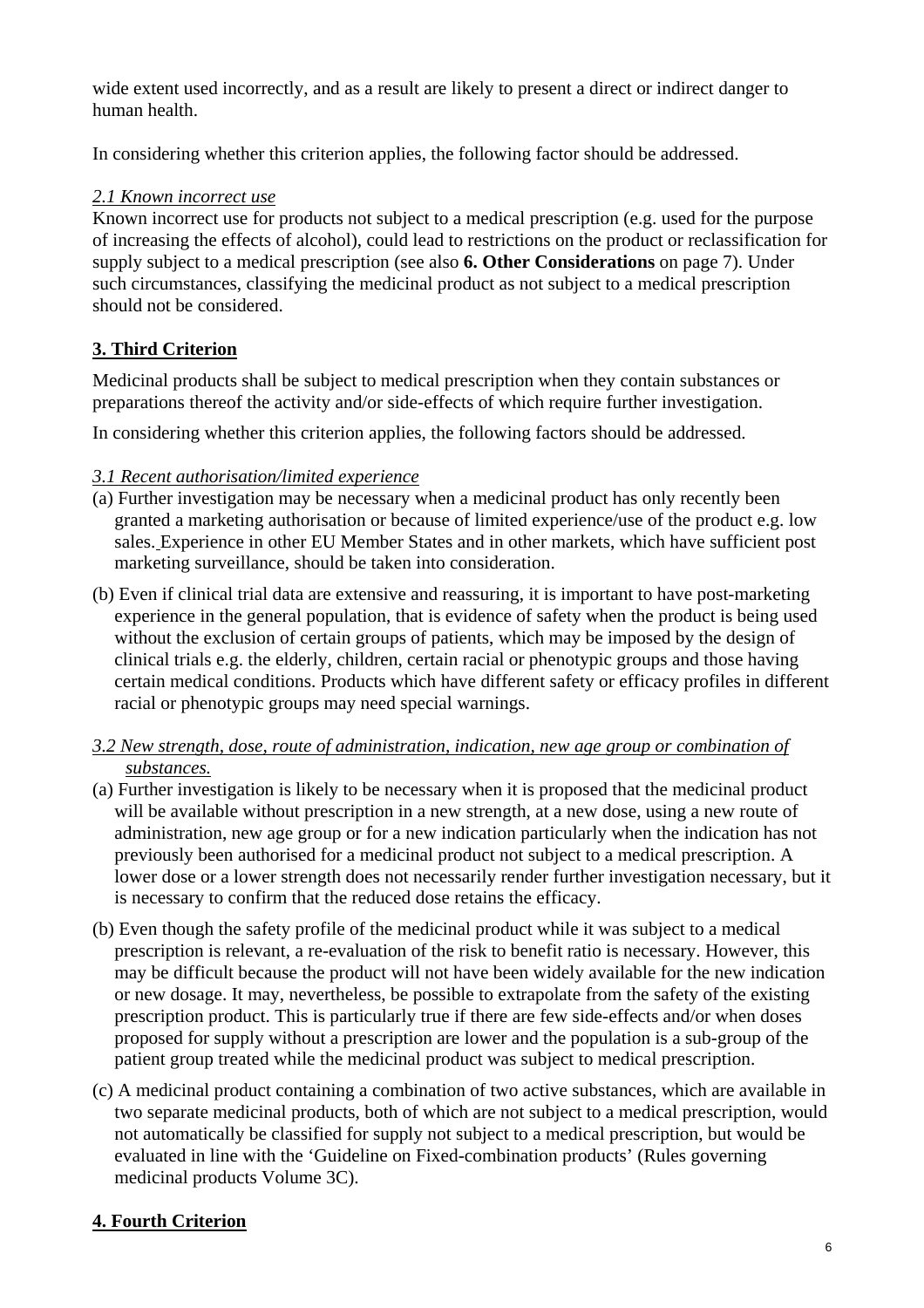Medicinal products shall be subject to medical prescription when they are normally prescribed by a doctor to be administered parenterally( for injection).

In considering whether this criterion applies, the following factor should be addressed.

• Parenteral products should normally be subject to a medical prescription, because of the additional risks and complexity of the route of administration.

### **5. The criteria in Article 71 and Article 3.3 of Directive 2001/83/EC**

Classification of a medicinal product as not subject to a medical prescription should not be considered whenever these criteria apply, subject to Article 71 – see next paragraph.

### **6. Other Considerations**

According to Article 71(4) of Directive 2001/83/EC a medicinal product, which meets any of the criteria for supply subject to medical prescription, may be classified for supply not subject to medical prescription if: the maximum single dose, the maximum daily dose, the strength, the pharmaceutical form, certain types of packaging and/or other circumstances of use, can make supply without medical prescription appropriate.

### *6.1 Pack size and package form (container)*

- (a) The pack size should be decided in relation to the intended length of the treatment. Restricting the availability of a medicinal product to a small pack size is a possible safeguard against misuse, particularly overdose, or a delay in seeking medical attention.
- (b) Medicinal products should have a container which as far as possible prevents children gaining access to the medicine, if they get hold of the container.

### *6.2 Maximum dose, maximum daily dose*

Restricting the maximum dose or maximum daily dose may protect against potential danger whether the medicine is used correctly or incorrectly. However it is necessary to confirm that the reduced dose retains the efficacy.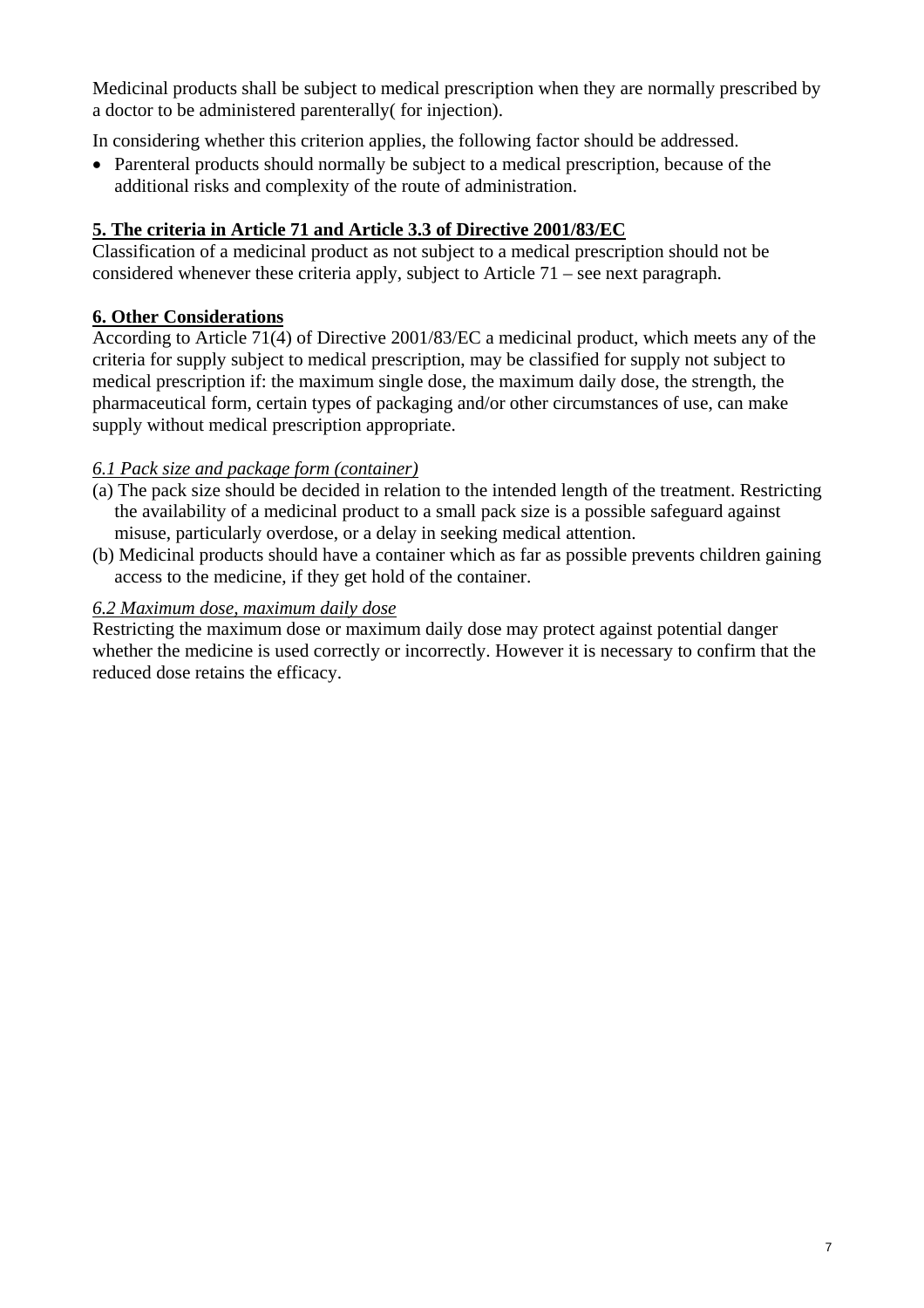# **PART 2 The data requirements**

The documentation concerning safety and efficacy in support of an application for a change in the classification for the supply will depend on the nature of the active substance and the extent of any changes to the MA. In order to facilitate the evaluation of safety in relation to benefit it should be presented in a logical and concise manner.

### *1.1 Non-clinical and/or clinical overview (Expert Reports)*

In all cases, a *non-clinical and/or clinical overview (*expert reports) should be provided. The expert should provide a critical analysis of the proposed availability of the product without a medical prescription with the dose and indications as stated in the application. The expert is expected to take a clear position, defend the proposal in light of current scientific knowledge and demonstrate why none of the criteria that determine classification for supply subject to a medical prescription apply to the product.

Advice on the format of *non-clinical and/or clinical overview (*expert reports) can be found in Volume IIB of the *Notice to Applicants for Marketing Authorisations for Medicinal Products for Human Use in the Member States of the European Community*.

All of the points in Part 1 of this guideline should be addressed and supporting documentation submitted, when applicable. Some of these points are commented on below.

#### *1.2 Non-clinical and/or clinical safety*

- (a) A pre-clinical and/or clinical overview and the non-clinical and/or clinical summaries of, or references to, animal studies or studies on humans that show low general toxicity and no relevant reproductive toxicity, genotoxic or carcinogenic properties relevant to the experience/exposure of the medicinal product should be given.
- (b) Experience in terms of patient exposure to the substance needs to be considerable and should be outlined. Normally, active substances which are suitable for supply without a medical prescription will have been in widespread use for five years, in medicinal products subject to a medical prescription. However, provided enough data is available, this does not exclude the possibility of an authority accepting a shorter time; for instance, if the active substance has been in use, other than in a medicinal product (e.g. in a foodstuff or as a metabolite of a known active substance). Adverse reactions related to the pharmaceutical form and/or posology and strength proposed for supply not subject to a medical prescription should in normal conditions be minor and should cease on discontinuing therapy.
- (c) Information on adverse reactions should be provided, including experience of use without medical supervision, for example in another Member State or in a third country. Variables such as numbers of patients treated, demographic details, indications for use and dose should be provided and taken into account in providing and interpreting the data.
- (d) The safety profile should be summarised according to EU guidelines, including reports of and data from postmarketing surveillance studies, clinical trials and published literature presenting the issue of drug safety. Information concerning serious type A and type B reactions should be given and discussed. The problems of extrapolating data from the population, using the active substance supplied only on a medical prescription, to the population using it without a medical prescription should be presented and discussed.
- (e) The application should consider the potential for and consequences of drug interactions, in particular with commonly prescribed drugs.
- (f) The application should consider the consequences concerning misuse, e.g. use for longer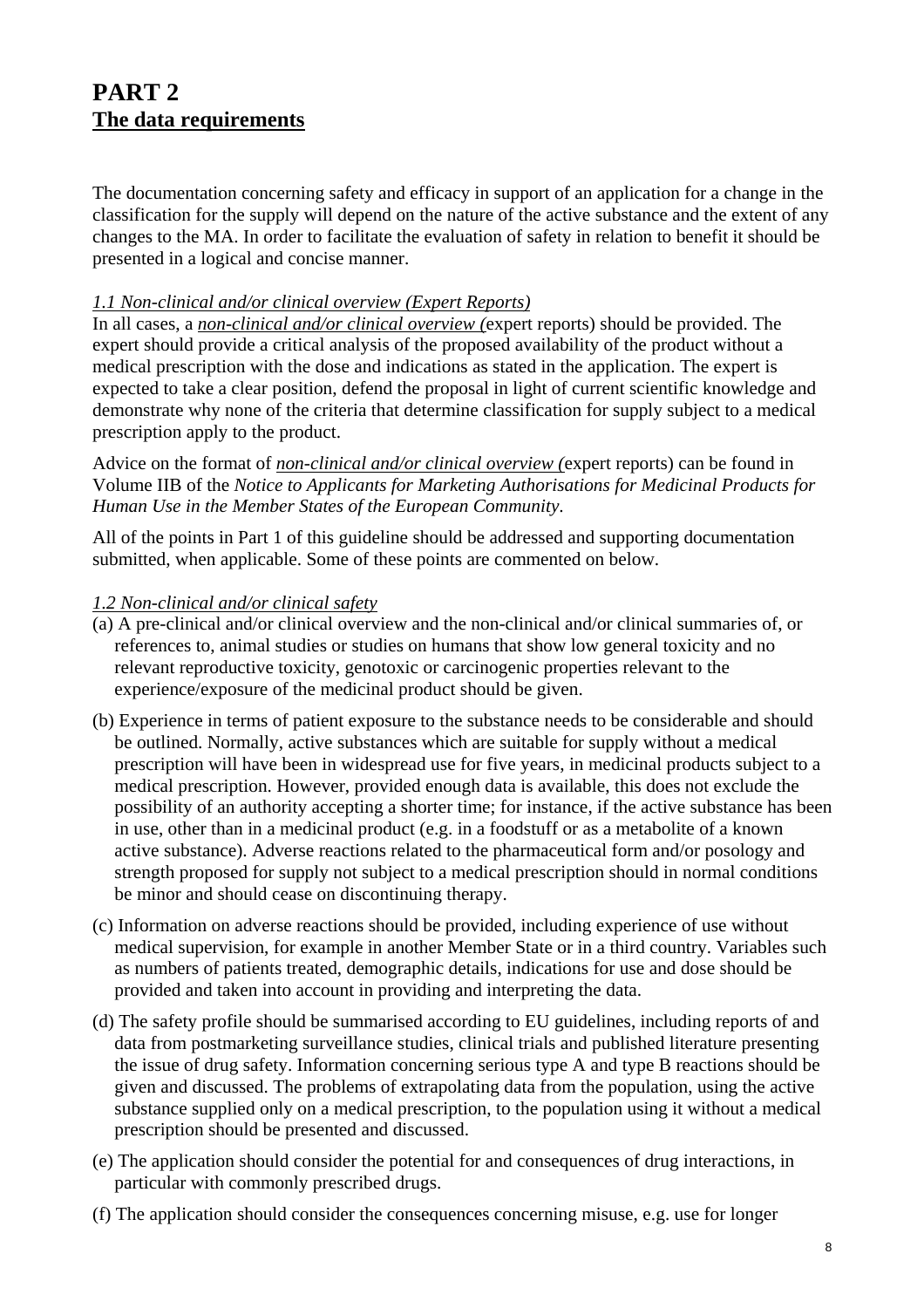periods than recommended, as well as accidental or intended overdose and the use of higher doses, should be discussed.

- (g) The application should consider the consequences of the use of the product by a patient who has incorrectly assessed his condition or symptoms.
- (h) The application should consider the consequences of incorrect or delayed diagnosis of a patient's condition or symptoms due to self medication with the product.

### *1.3 Clinical efficacy*

- (a) Evidence of the medicinal product's efficacy is not normally considered in the application for changing the classification for supply, unless this application also includes changes to the indications or posology.
- (b) If other parts of the dossier are changed, e.g. indication, posology or strength, then supporting data should be provided.
- (c) A suitable time-period for treatment of the suggested indication(s) should be justified and given together with a proposed pack size.

### *1.4 Product information*

- (a) For a medicinal product classified for supply without a medical prescription, the proposed labelling and package leaflet are important elements of the application and will be closely examined for comprehensive information and effectiveness in protecting patients from any safety hazards.
- (b) Package leaflets should provide information on/appropriately describe the use of the product and the circumstances when referral for medical advice is appropriate.
- (c)The outer packaging or, where there is no outer carton, the immediate packaging should include instructions for use in the case of non-prescription medicinal products, as required by Article 54 n) of Directive 2001/83/EEC.
- (d) Contraindications and warnings, such as advice limiting duration of treatment or the need to consult a doctor in certain situations, should be provided as appropriate.
- (e) This product information, on the label and in the leaflet, should be readable, see the *guideline on the readability of the label and package leaflet.*

### *1.5 Other*

A related change of container or packaging material should be discussed when applicable, together with necessary documentation.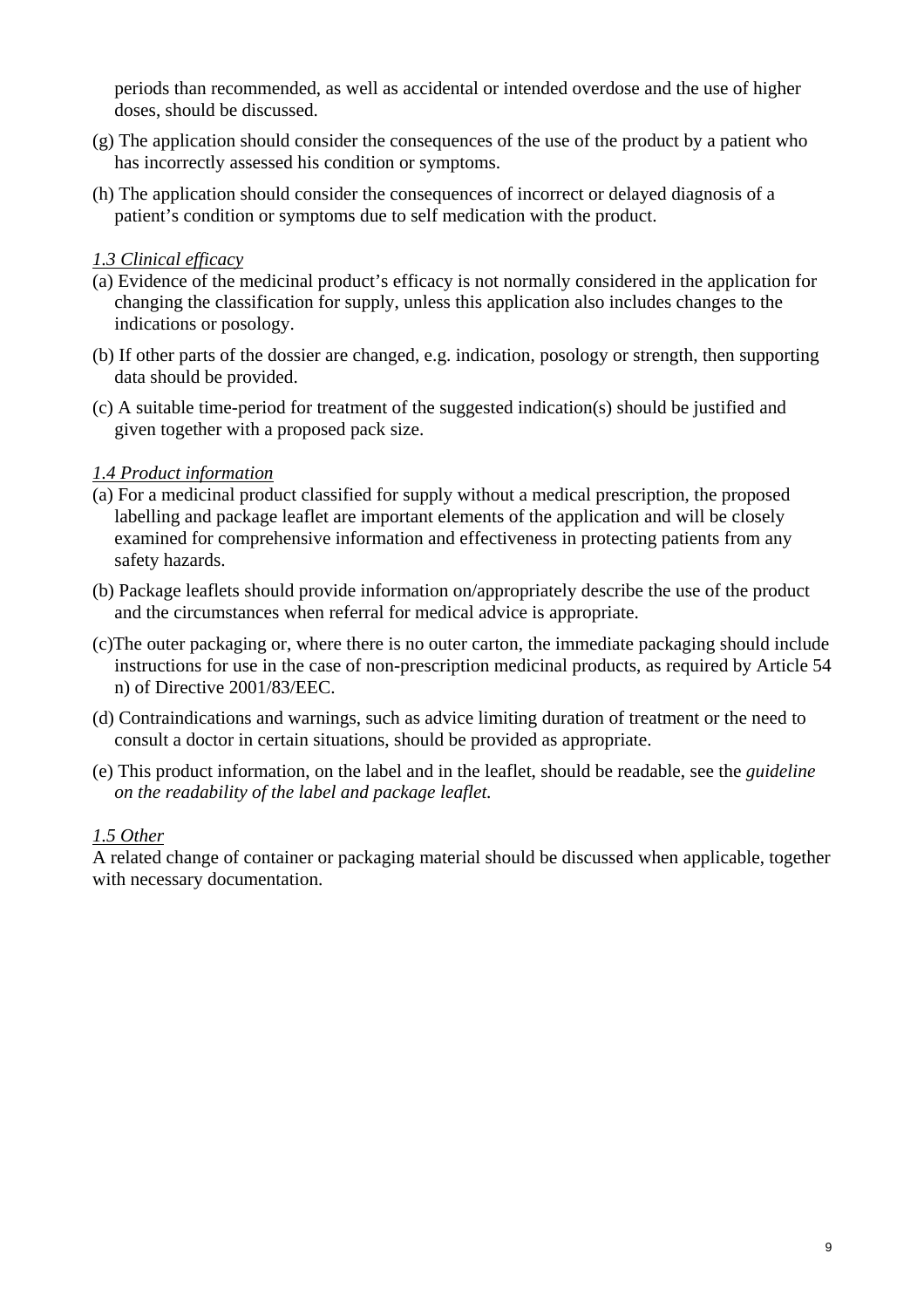## **Data Exclusivity for data submitted for a 'switch' of the legal status of a medicinal product from prescription to non-prescription (change in classification)**

This guidance should be read in conjunction with Chapter 1 of the Notice to Applicants.

### Article 74a of Directive 2001/83/EC as amended by Directive 2004/27/EC sets out:

*"Where a change of classification of a medicinal product has been authorised on the basis of significant pre-clinical tests or clinical trials, the competent authority shall not refer to the results of those tests or trials when examining an application by another applicant for or holder of marketing authorisation for a change of classification of the same substance for one year after the initial change was authorised.";* 

This provision can be used within the already given marketing authorisation or as a separate stand alone application providing information is submitted which demonstrates that the medicinal product does no longer meet the criteria for classification of a medicinal product as subject to medical prescription as given in Article 71 of Directive 2001/83/EC.

### **Significant pre-clinical tests and clinical trials**

Pre-clinical tests and/or clinical trials are significant if they are related to a new strength/posology, using a new route of administration, new pharmaceutical form or for a new indication particularly one not previously authorised for a medicinal product not subject to medical prescription or a subpopulations (e.g. elderly, children, certain racial groups and those having certain medical conditions). For a lower strength/posology studies are significant if it is necessary to confirm that the reduced strength/posology retains the efficacy. For a new indication, confirmatory clinical trial(s) are very likely to be necessary and significant. Similarly, if duration or modalities of treatment are changed, new non-clinical and/or clinical studies may become necessary and would be subject to protection.

Where the safety/efficacy profile of a medicinal product requires confirmation either within the prescription setting or within the envisioned non-prescription environment, resulting in the generation of new safety/efficacy data (e.g. actual use studies), such data are likely to be eligible for exclusivity

The significance of the new pre-clinical tests and/or clinical trials will be evaluated by the competent authorities/EMEA-CHMP. It is recommended that the marketing authorisation holder request scientific advice from competent authorities/EMEA-CHMP, at an appropriate time, when designing tests and/or trials expected to benefit from one-year data exclusivity in accordance with Article 74a of Directive 2001/83/EC.

To be considered "significant", the pre-clinical tests and/or clinical trials must be relevant and necessary to the change in classification.

### **Data exclusivity**

The one-year data exclusivity period under Article 74a is a standalone period of protection, which covers only the data provided to substantiate the change of classification. As a standalone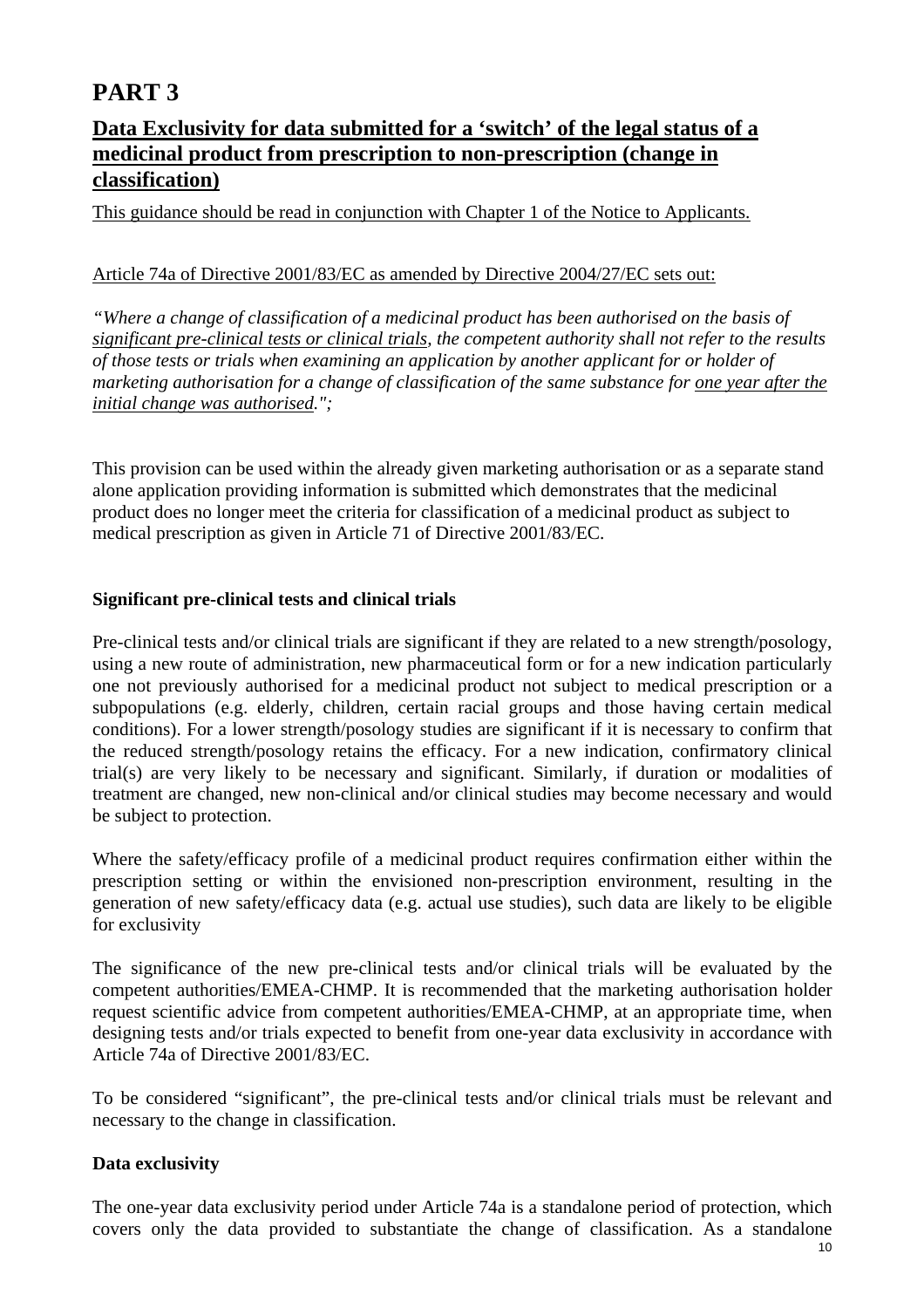protection, it can be granted independently and at any time after the initial protection period has expired (i.e. irrespective of whether the product benefited or not from other data exclusivity periods in accordance with Articles 10(1) or 10(5) of Directive 2001/83/EC, as amended and Article 14(11) of Regulation (EC) No 726/2004.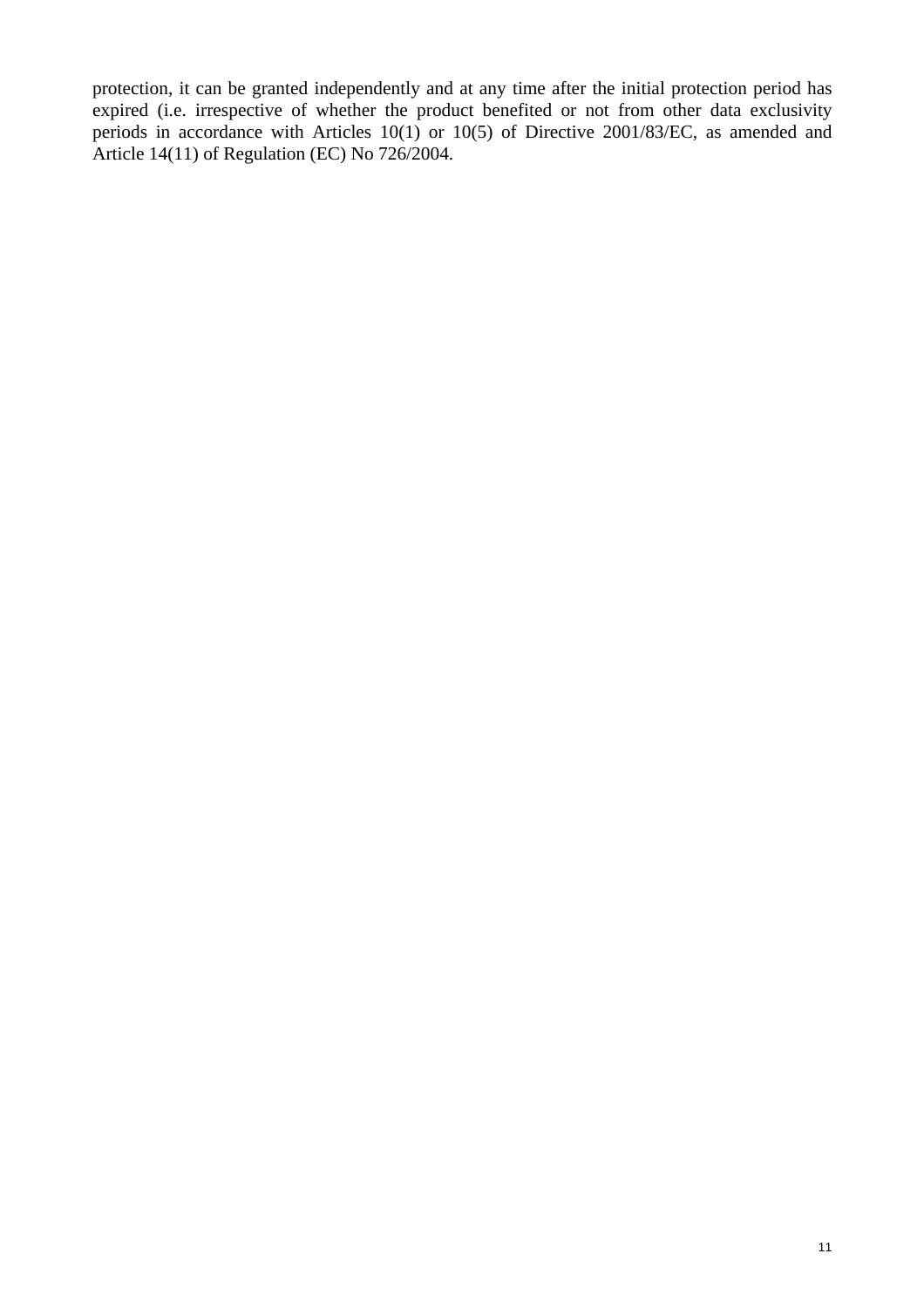## **Principles and procedures for data submitted for a 'switch' of the legal status of a medicinal product from prescription to non-prescription (change in classification)**

### **Principles and procedure**

It is to the applicant to claim the one-year data exclusivity at the time of the application for the change of classification. The submission can be both within or separate from an existing marketing authorisation.

The applicant shall support its claim by providing a report justifying that its application includes significant preclinical tests or clinical trials which have been carried out in relation to this change of classification in accordance with Article 74a of Directive 2001/83/EC and this Guideline. Such documentation should be submitted in Module 1 of the application for a variation or extension application to an existing marketing authorisation or for a standalone for marketing authorisation. Related study reports and literature references shall be placed in relevant Modules of the dossier and thus cross-referred to accordingly.

### **National/Mutual recognition/Decentralised procedure only**

It is expected that data exclusivity would be applied by each competent authority,

irrespective of whether the data was common to more than one application.

For marketing authorisations processed through the mutual recognition or decentralised procedures each competent authority<sup>4</sup> will take its own decision as to whether the one-year data exclusivity period is to be granted. Nevertheless, in the view of harmonising medicinal products throughout the Community and to keep the already reached harmonisation in a mutual recognition or decentralised procedure it is recommended to the competent authorities of the Member States to use their best endeavours to reach agreement on the legal status of a medicinal product and on the one-year data exclusivity.

The decision of each competent authority authorising the change will contain a clear statement of whether the change in classification is based on significant pre-clinical tests or clinical trials.

### **Centralised procedure only:**

 $\overline{a}$ 

Where the change in classification is submitted within an existing Marketing authorisation, the change requires the submission of a Type II variation application, unless it introduces the need for an extension application e.g. a new strength, pharmaceutical form, route of administration or any other. Alternatively a separate standalone application for marketing authorisation could be submitted.

The CHMP will assess the pre-clinical or clinical trials and issue a single opinion for the change of the classification. A Commission Decision will authorise the change in classification including a clear statement of whether the change in classification is based on significant pre-clinical tests or clinical trials.

<sup>&</sup>lt;sup>4</sup> Appeal procedures are laid down in accordance to national legislation